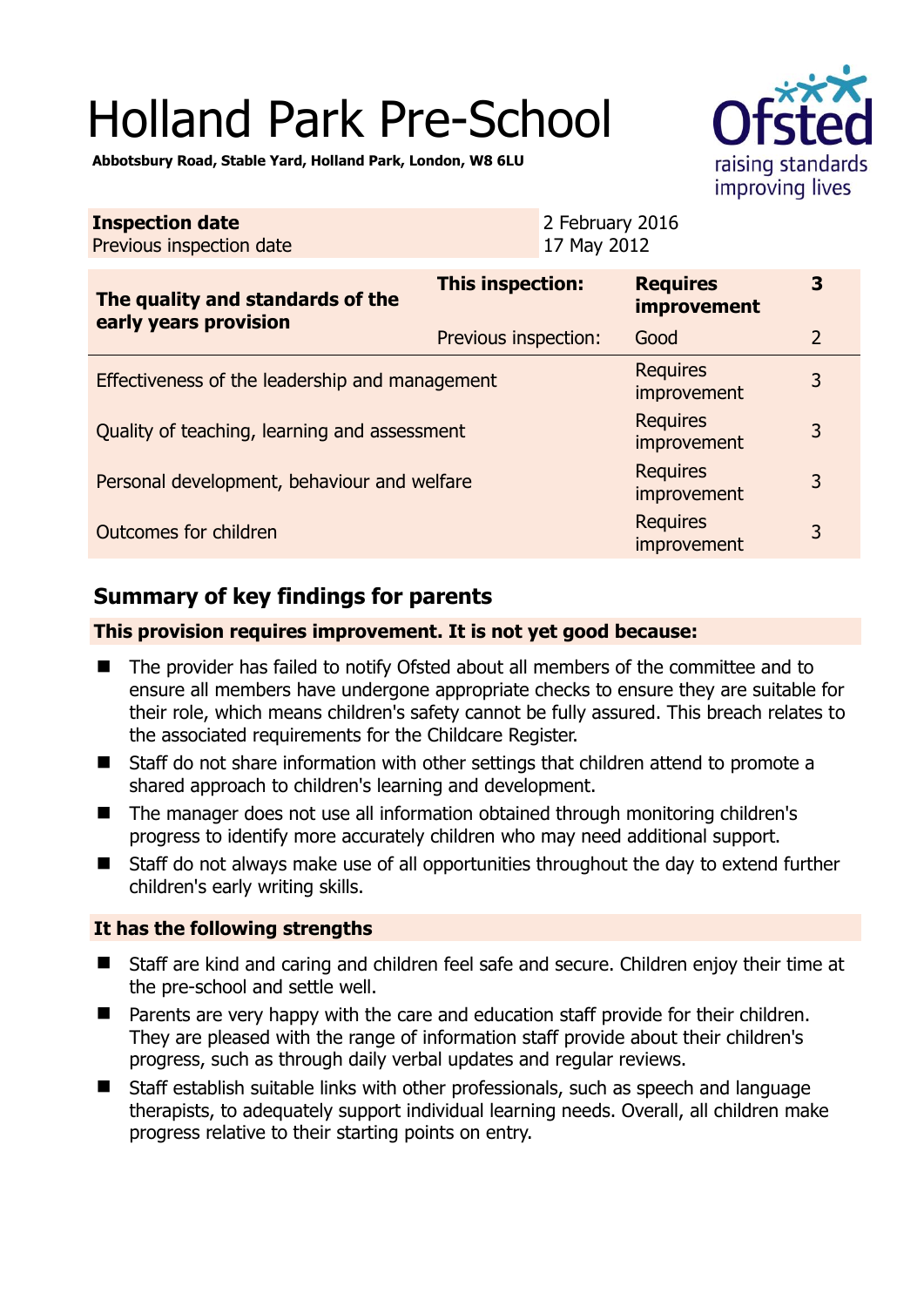## **What the setting needs to do to improve further**

### **To meet the requirements of the Early Years Foundation Stage and the Childcare Register the provider must:**

|       |                                                                                                                                                                       | <b>Due Date</b> |
|-------|-----------------------------------------------------------------------------------------------------------------------------------------------------------------------|-----------------|
| a ser | inform Ofsted of the names, dates of birth, addresses and<br>telephone numbers of members of the management committee<br>(compulsory part of the Childcare Register). | 03/02/2016      |
|       | develop partnerships with other settings that children attend to<br>promote consistency in children's learning and development.                                       | 02/03/2016      |

### **To further improve the quality of the early years provision the provider should:**

- $\blacksquare$  increase opportunities for children to practise their early writing skills during everyday activities
- **If** improve monitoring systems to identify more clearly groups of children who may need additional support, to help them make greater progress in their learning.

### **Inspection activities**

- The inspector observed activities in the pre-school and in the outside space.
- The inspector spoke to members of staff at appropriate times during the inspection and held a meeting with the manager.
- The inspector carried out a joint observation with the manager.
- The inspector took account of the views of parents spoken to on the day of the inspection.
- The inspector looked at children's records, planning documents, evidence of the suitability of staff, and a range of the setting's policies and procedures.

# **Inspector**

Vanessa Linehan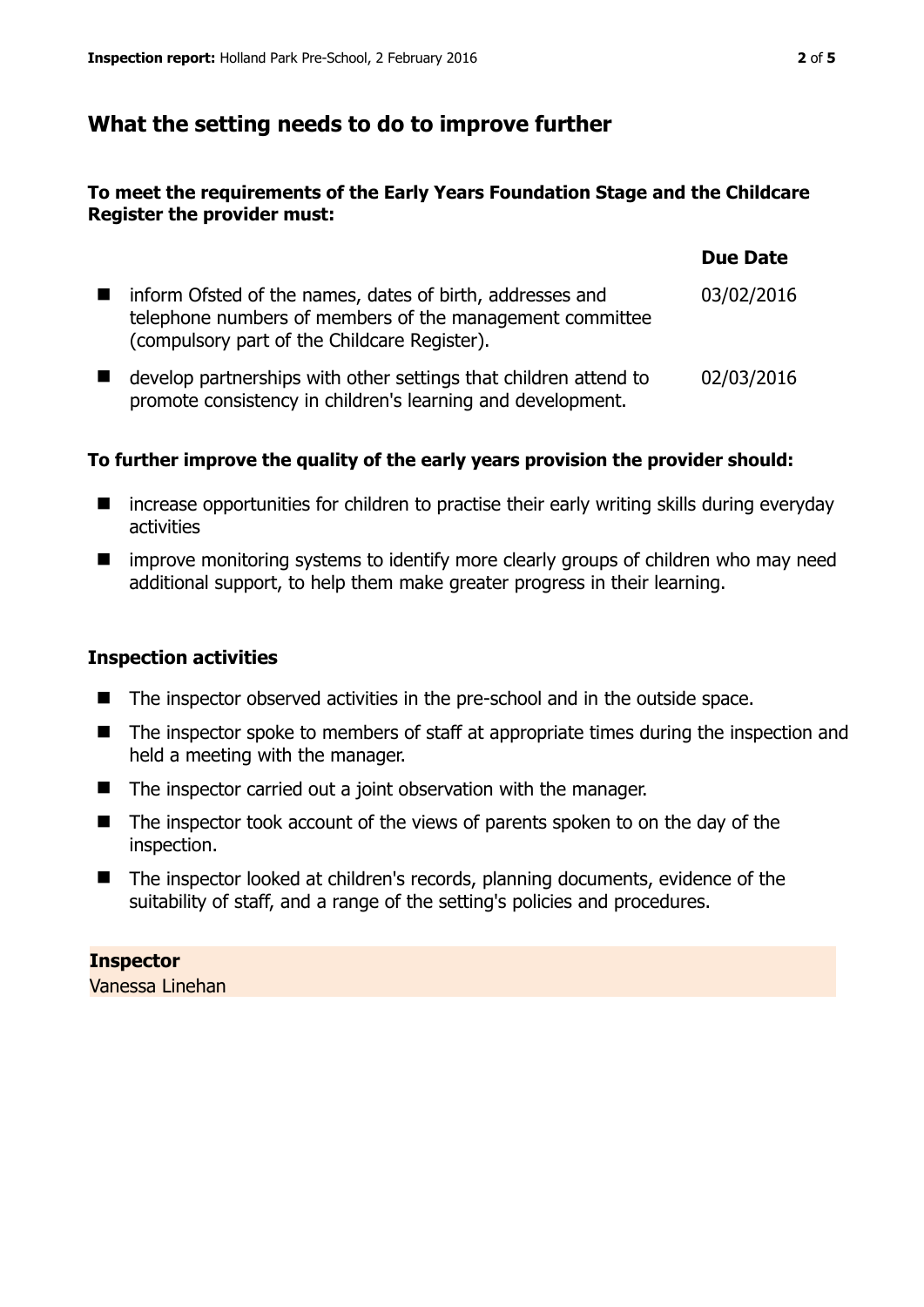### **Inspection findings**

### **Effectiveness of the leadership and management requires improvement**

Managers are committed to driving improvement at the pre-school. However, they do not understand all the requirements fully. For example, they have not notified Ofsted of all members of the committee to ascertain their suitability. However, the impact on children's safety is not significant, particularly as members do not have unsupervised access to children and all meetings take place away from the pre-school. Safeguarding is effective. The manager and staff are aware of the procedures for safeguarding children. They know the action to take for reporting any child protection concerns they may have about a child in their care. All staff working directly with the children are suitably vetted. Staff benefit from additional support, such as training to improve their knowledge. Additionally, the manager provides regular support to enhance staff teaching skills.

### **Quality of teaching, learning and assessment requires improvement**

Staff find out about children's abilities, for example, they gather information from parents when children start at the pre-school. However, the manager does not precisely monitor the progress of all children, particularly those that may require additional support to address any emerging gaps. Furthermore, staff do not share information with other settings that children attend, which results in some children not benefiting from a shared approach to meeting their care and learning needs. Nevertheless, staff generally observe and assess children's learning and development and provide suitable activities, which reflect their interests. However, opportunities for children to enhance their early writing skills are not always available. Despite this, children have access to a suitable range of toys and resources, and freely make their own play choices. For example, children enjoy building pirate ships from construction resources, both indoors and during outdoor play.

### **Personal development, behaviour and welfare require improvement**

Staff generally create a safe environment for children to explore. However, due to inconsistencies in ensuring the suitability of all those connected to the setting, children's welfare is compromised. Staff encourage children to be independent. For example, they ask children to put their own chairs away and hang up their coats. Staff set clear boundaries, and ensure that children are kind to one another and play cooperatively. They praise children's achievements and support their self-esteem. They ensure that children benefit from healthy snacks and encourage them to eat healthily. For example, they talk about different fruits and vegetables during lunch. Children enjoy fresh air and develop their physical skills, for example, when balancing on wooden blocks outdoors.

#### **Outcomes for children require improvement**

Staff ensure children move steadily towards the early learning goals and gain the key skills they need for the next stage of their learning and the move on to school.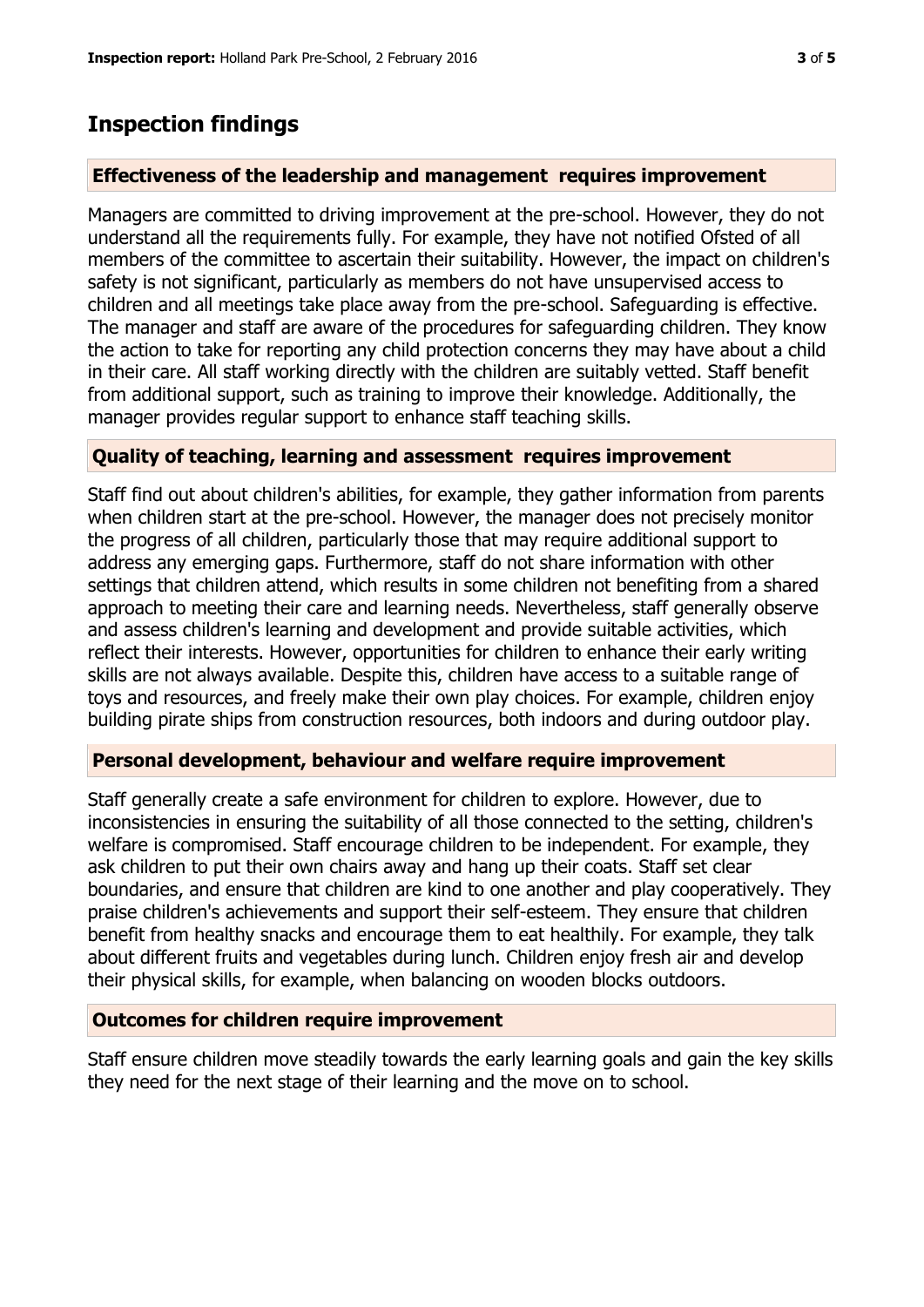# **Setting details**

| Unique reference number            | 105699                                                                               |
|------------------------------------|--------------------------------------------------------------------------------------|
| <b>Local authority</b>             | Kensington & Chelsea                                                                 |
| <b>Inspection number</b>           | 839330                                                                               |
| <b>Type of provision</b>           | Full-time provision                                                                  |
| Day care type                      | Childcare - Non-Domestic                                                             |
| <b>Registers</b>                   | Early Years Register, Compulsory Childcare<br>Register, Voluntary Childcare Register |
| <b>Age range of children</b>       | $0 - 8$                                                                              |
| <b>Total number of places</b>      | 19                                                                                   |
| Number of children on roll         | 23                                                                                   |
| <b>Name of provider</b>            | Holland Park Pre-School, Committee                                                   |
| <b>Date of previous inspection</b> | 17 May 2012                                                                          |
| <b>Telephone number</b>            | 020 7603 2838                                                                        |

Holland Park Pre-School registered in 2003. The pre-school is situated in Holland Park, in the Royal Borough of Kensington and Chelsea. The pre-school is open each weekday from 9am to 3.30pm, during term time only. The provider is in receipt of funding for the provision of free early education to children aged two, three and four years. The provider employs four staff, including the manager. Of these, all hold appropriate early years qualifications.

This inspection was carried out by Ofsted under sections 49 and 50 of the Childcare Act 2006 on the quality and standards of provision that is registered on the Early Years Register. The registered person must ensure that this provision complies with the statutory framework for children's learning, development and care, known as the Early Years Foundation Stage.

Any complaints about the inspection or the report should be made following the procedures set out in the guidance 'Complaints procedure: raising concerns and making complaints about Ofsted', which is available from Ofsted's website: www.gov.uk/government/organisations/ofsted. If you would like Ofsted to send you a copy of the guidance, please telephone 0300 123 4234, or email enquiries@ofsted.gov.uk.